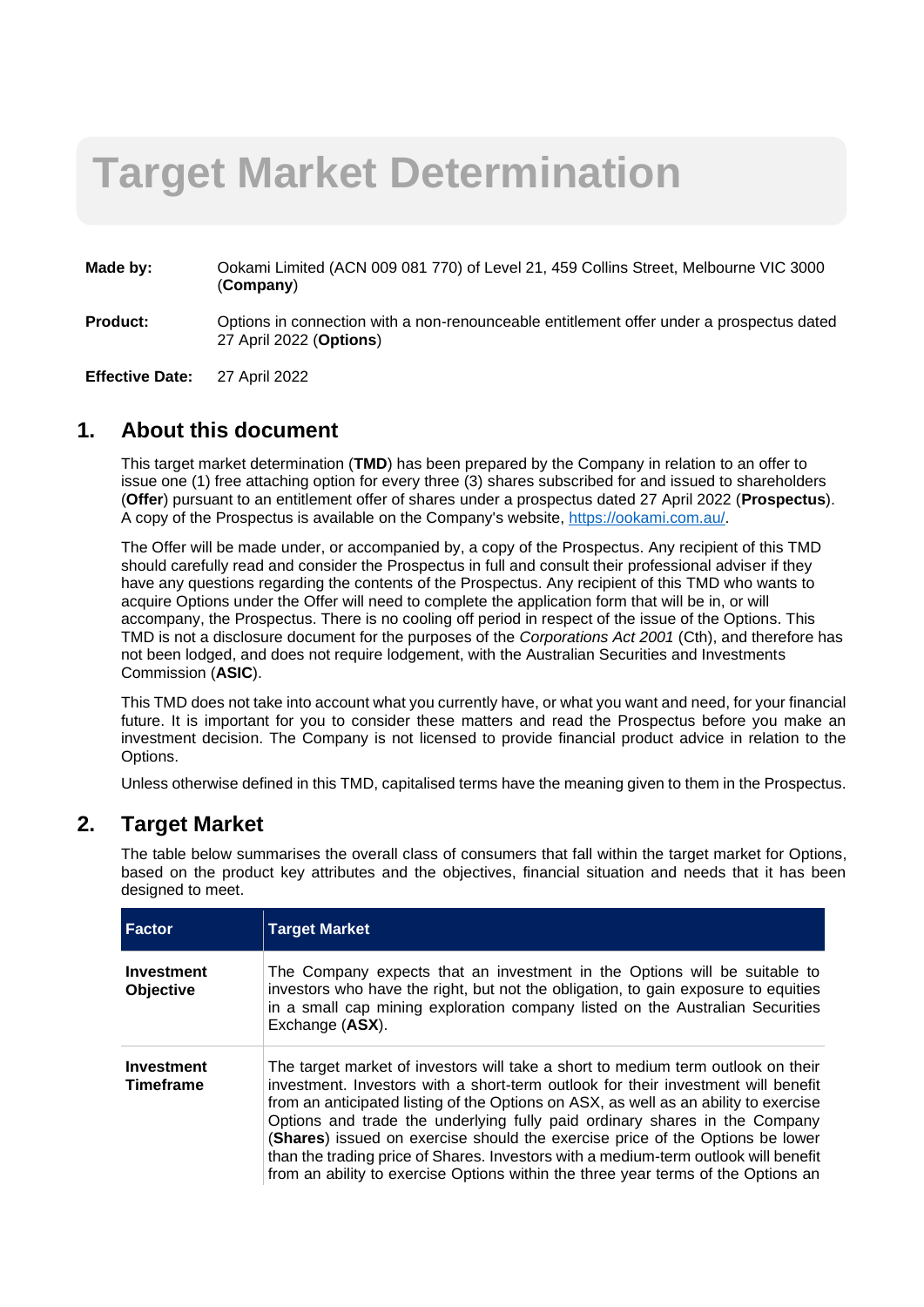|                                     | increase their shareholding and exposure to the potential upside in the Shares<br>into the future.                                                                                                                                                                                                                                                                                                             |
|-------------------------------------|----------------------------------------------------------------------------------------------------------------------------------------------------------------------------------------------------------------------------------------------------------------------------------------------------------------------------------------------------------------------------------------------------------------|
|                                     | Given the need to pay the exercise price in order to acquire Shares, investors in<br>the target market are in a financial position that is sufficient for them to invest their<br>funds on exercise of the Options over a three year time horizon, during which their<br>ability to liquidate their Options may be limited by a lack of liquidity in the Shares<br>Options and by the trading price of Shares. |
| <b>Investment</b><br><b>Metrics</b> | While the Company does not have an established eligibility framework for<br>investors based on metrics such as age, expected return or volatility, it is expected<br>that the target market of investors will be able to withstand potentially large<br>fluctuations and the potential for the losses in the value of their investment. The<br>Options offer no guaranteed income or capital protection.       |
| <b>Risks</b>                        | The Company considers that an investment in the Options is high risk and<br>speculative, such that an investment in the Company is not appropriate for an<br>investor who would not be able to bear a loss of some or all of the investment.                                                                                                                                                                   |
|                                     | Investors should also have a sufficient level of financial literacy and resources<br>(either alone or in conjunction with an appropriate adviser) to understand and<br>appreciate the high risks of investing in Options as an asset class generally and<br>the high risks of investing in the Company.                                                                                                        |

## **3. Distribution Conditions**

The offer of Options under the Prospectus is being made to those shareholders in the Company registered at the record date specified in the Prospectus (**Eligible Shareholders**).

Any entitlement not taken up under the Offer will form a shortfall offer (**Shortfall Offer**). The Shortfall Offer is a separate offer made pursuant to the Prospectus and will remain open for up to three months following the closing date of the Offer. The issue price for each Option to be issued under the Shortfall Offer (**Shortfall Option**) is the same at which Options have been offered under the Offer.

The directors of the Company reserve the right to issue Shortfall Options at their absolute discretion. You may apply for Shortfall Options as detailed in the Prospectus.

The Prospectus will include jurisdictional conditions on eligibility. The Company will also include on its web landing page a copy of this TMD.

The Company considers that these distribution conditional will ensure that persons who invest in Options fall within the target market in circumstances where personal advice is not being provided to those persons by the Company.

#### **4. Review Triggers**

The Options are only being offered for limited offer periods detailed in the Prospectus, after the conclusion of which the Options will no longer be available for investment by way of issue. It follows that the TMD will only apply in the period between the commencement of the offer of the Options and the issue of the Options shortly after the close of the Offer (**Offer Period**), after which the TMD will be withdrawn.

To allow the Company to determine whether circumstances exist that indicate this TMD is no longer appropriate to the Offer and should be reviewed, the following review triggers apply for the Offer Period:

- (a) there is a material change to the Options key attributes that make it no longer consistent with the likely objectives, financial situation and needs of clients in the target market:
- (b) the Company lodges with ASIC a supplementary or replacement prospectus in relation to the Prospectus;
- (c) the occurrence of a significant dealing in Options that is not consistent with this TMD. The Company does not consider that an on-sale of the Options on market is a significant dealing;
- (d) the Company identifies a substantial divergence in how the Options are being distributed and purchased from this TMD;